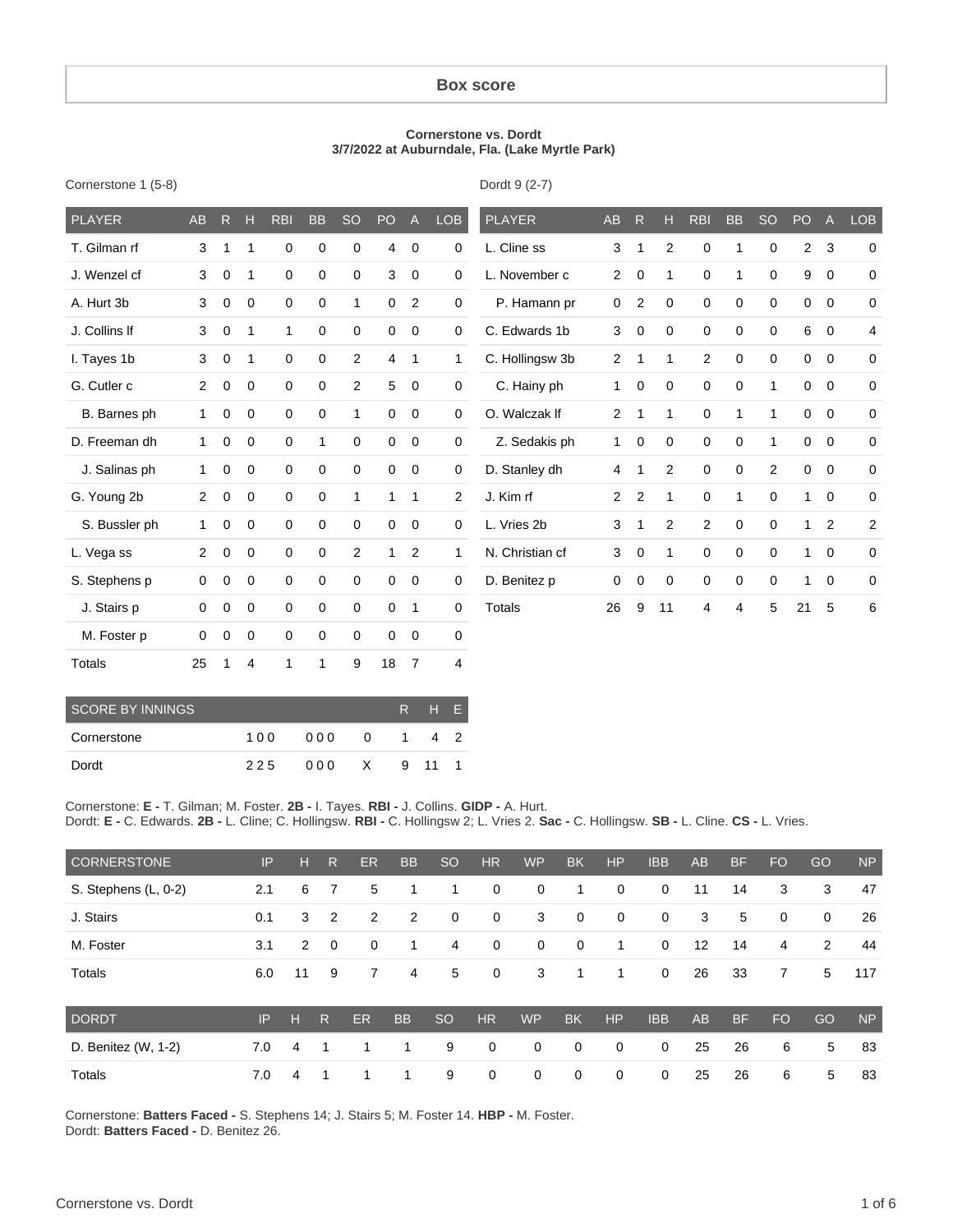#### **Start:** 2:28 PM **Duration:** 1:52 **Attendance:** 132

Weather: 85deg, Mostly Cloudy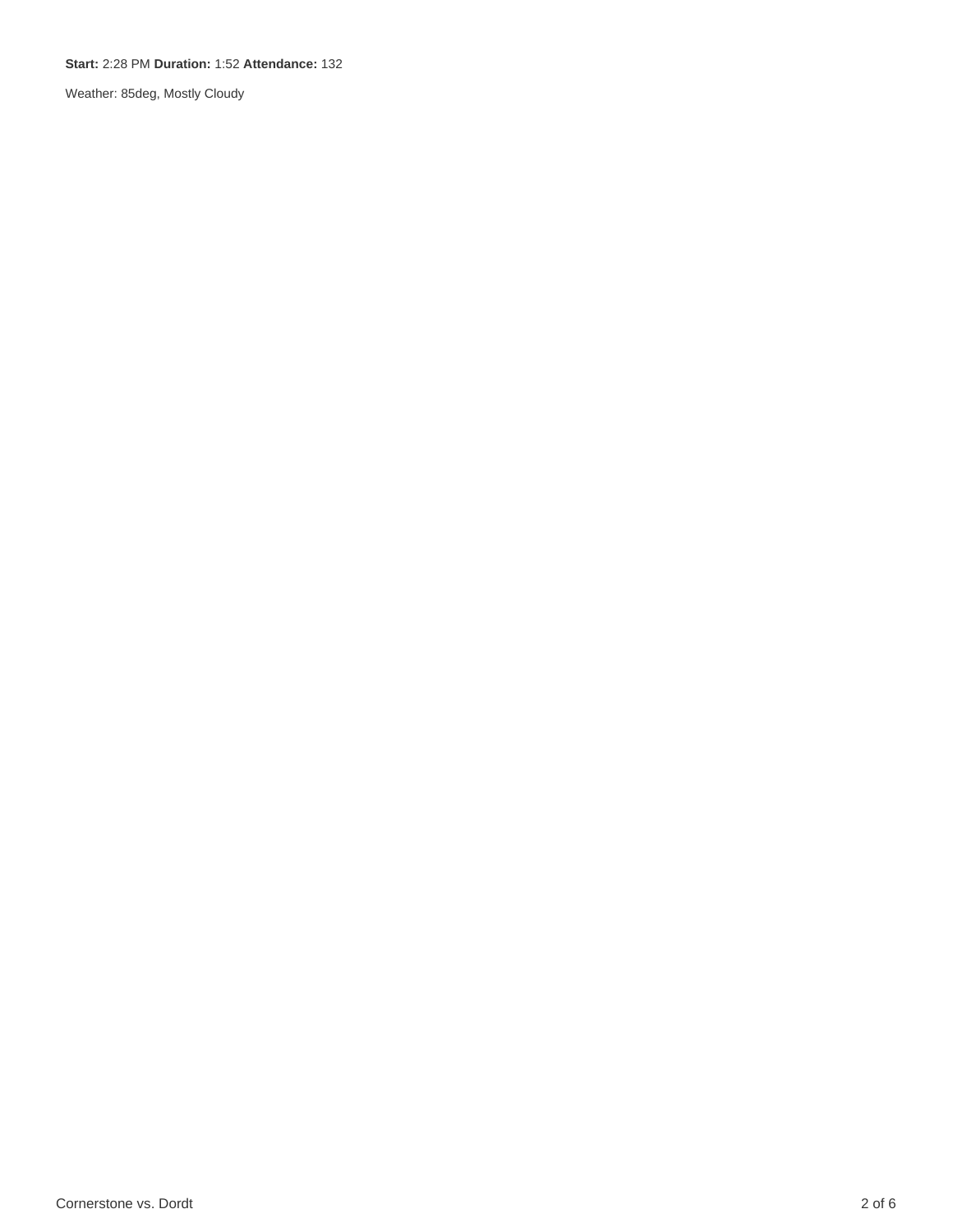# **Scoring Summary**

| <b>INNINGS</b>           | <b>PLAY</b>                                                                                 | $V - H$ |
|--------------------------|---------------------------------------------------------------------------------------------|---------|
| Cornerstone<br>1st       | J. Collins singled through the left side, RBI; T. Gilman scored.                            | $1 - 0$ |
| Dordt<br>1st             | P. Hamann advanced to third; L. Cline scored on a passed ball.                              | $1 - 1$ |
| Dordt<br>1st             | C. Hollingsw fouled out to rf, sacrifice fly, RBI; P. Hamann scored, unearned.              | $1 - 2$ |
| Dordt<br>2 <sub>nd</sub> | L. Vries singled, advanced to second on an error by rf, advanced to third; J. Kim scored.   | $1 - 3$ |
| Dordt<br>2 <sub>nd</sub> | L. Vries scored on a balk, unearned.                                                        | $1 - 4$ |
| Dordt<br>3rd             | C. Hollingsw doubled down the If line, RBI; P. Hamann scored.                               | $1 - 5$ |
| Dordt<br>3rd             | O. Walczak advanced to second; C. Hollingsw scored on a wild pitch.                         | $1 - 6$ |
| Dordt<br>3rd             | J. Kim advanced to second; D. Stanley advanced to third; O. Walczak scored on a wild pitch. | $1 - 7$ |
| Dordt<br>3rd             | L. Vries singled to left field, 2 RBI; J. Kim scored; D. Stanley scored.                    | $1 - 9$ |

# **All Plays**

## **Cornerstone Top of 1st Inning**

T. Gilman singled up the middle.

J. Wenzel singled to shortstop; T. Gilman advanced to second.

A. Hurt grounded into double play 2b to ss to 1b; J. Wenzel out on the play; T. Gilman advanced to third. (2 out)

**J. Collins singled through the left side, RBI; T. Gilman scored.**

I. Tayes struck out swinging. (3 out)

**Inning Summary: 1 Runs , 3 Hits , 0 Errors , 1 LOB**

# **Dordt Bottom of 1st Inning**

L. Cline singled to left field.

L. Cline stole second.

L. November walked.

P. Hamann pinch ran for L. November.

C. Edwards grounded out to 3b, SAC, bunt; P. Hamann advanced to second; L. Cline advanced to third. (1 out)

**P. Hamann advanced to third; L. Cline scored on a passed ball.**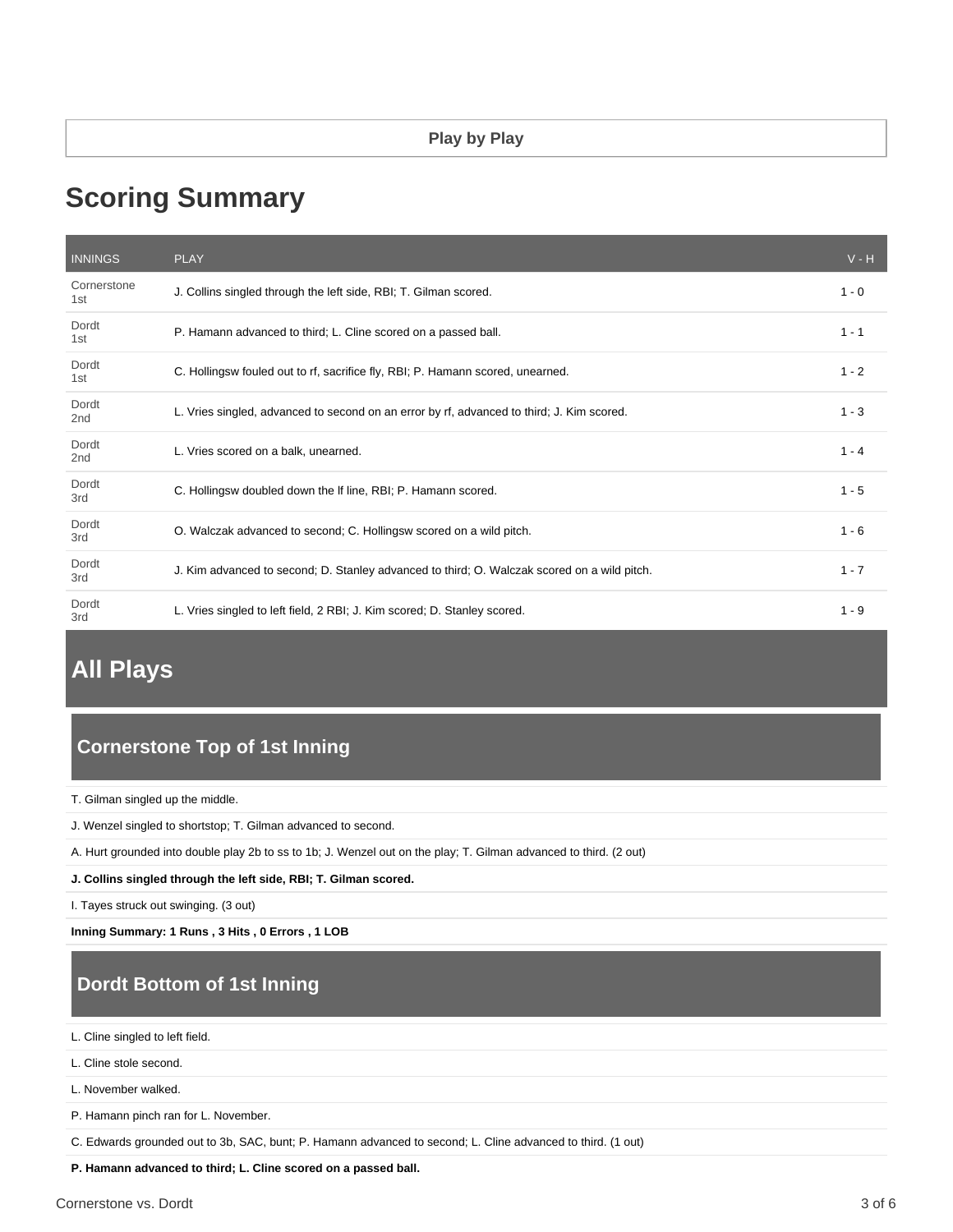#### **C. Hollingsw fouled out to rf, sacrifice fly, RBI; P. Hamann scored, unearned.**

O. Walczak struck out looking. (3 out)

**Inning Summary: 2 Runs , 1 Hits , 0 Errors , 0 LOB**

### **Cornerstone Top of 2nd Inning**

L. November to c for P. Hamann.

G. Cutler struck out swinging. (1 out)

D. Freeman reached first on an error by 1b.

G. Young flied out to cf. (2 out)

L. Vega struck out swinging. (3 out)

**Inning Summary: 0 Runs , 0 Hits , 1 Errors , 1 LOB**

## **Dordt Bottom of 2nd Inning**

D. Stanley singled to right center.

J. Kim reached on a fielder's choice; D. Stanley out at second 2b to ss. (1 out)

**L. Vries singled, advanced to second on an error by rf, advanced to third; J. Kim scored.**

**L. Vries scored on a balk, unearned.**

N. Christian flied out to rf. (2 out)

L. Cline grounded out to 3b. (3 out)

**Inning Summary: 2 Runs , 2 Hits , 1 Errors , 0 LOB**

### **Cornerstone Top of 3rd Inning**

T. Gilman popped up to ss. (1 out)

J. Wenzel grounded out to ss. (2 out)

A. Hurt fouled out to 1b. (3 out)

**Inning Summary: 0 Runs , 0 Hits , 0 Errors , 0 LOB**

### **Dordt Bottom of 3rd Inning**

L. November singled through the left side.

P. Hamann pinch ran for L. November.

C. Edwards flied out to cf. (1 out)

**C. Hollingsw doubled down the lf line, RBI; P. Hamann scored.**

O. Walczak singled to second base; C. Hollingsw advanced to third.

J. Stairs to p for S. Stephens.

**O. Walczak advanced to second; C. Hollingsw scored on a wild pitch.**

D. Stanley singled to second base; O. Walczak advanced to third.

D. Stanley advanced to second on a wild pitch.

J. Kim walked.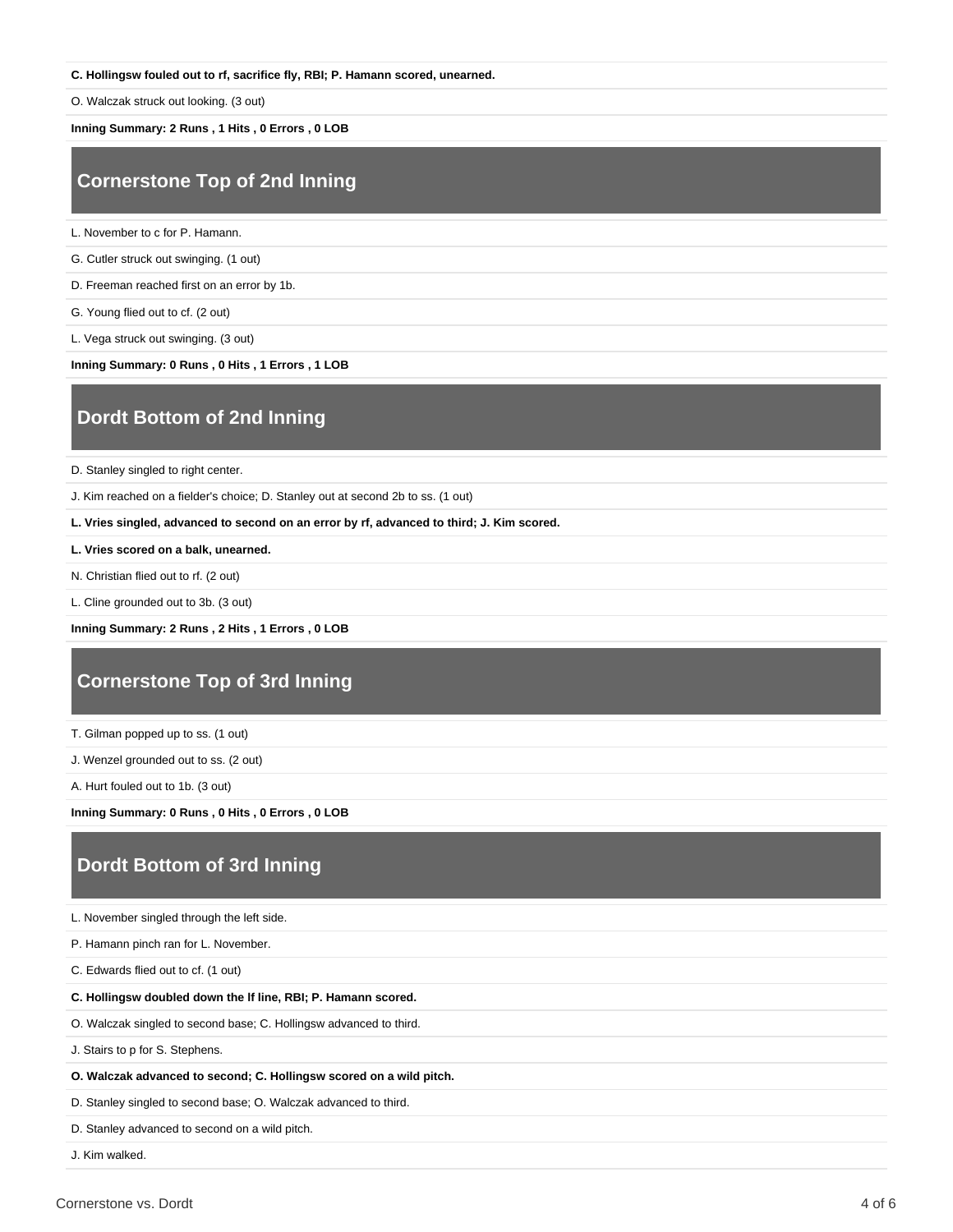**J. Kim advanced to second; D. Stanley advanced to third; O. Walczak scored on a wild pitch.**

#### **L. Vries singled to left field, 2 RBI; J. Kim scored; D. Stanley scored.**

L. Vries out at second p to 1b to ss to 1b, picked off, caught stealing. (2 out)

N. Christian singled through the left side.

L. Cline walked; N. Christian advanced to second.

L. November pinch hit for P. Hamann.

M. Foster to p for J. Stairs.

L. November hit by pitch; L. Cline advanced to second; N. Christian advanced to third.

P. Hamann pinch ran for L. November.

C. Edwards reached on a fielder's choice; P. Hamann out at second 2b unassisted. (3 out)

**Inning Summary: 5 Runs , 6 Hits , 0 Errors , 3 LOB**

#### **Cornerstone Top of 4th Inning**

L. November to c for P. Hamann.

J. Collins flied out to rf. (1 out)

I. Tayes doubled down the lf line.

G. Cutler struck out swinging. (2 out)

D. Freeman walked.

G. Young struck out looking. (3 out)

**Inning Summary: 0 Runs , 1 Hits , 0 Errors , 2 LOB**

#### **Dordt Bottom of 4th Inning**

C. Hollingsw flied out to cf. (1 out)

O. Walczak walked.

D. Stanley struck out looking. (2 out)

J. Kim singled through the left side; O. Walczak advanced to second.

J. Kim advanced to second; O. Walczak advanced to third on an error by p.

L. Vries grounded out to ss. (3 out)

**Inning Summary: 0 Runs , 1 Hits , 1 Errors , 2 LOB**

### **Cornerstone Top of 5th Inning**

L. Vega struck out swinging. (1 out)

T. Gilman grounded out to 1b unassisted. (2 out)

J. Wenzel grounded out to ss. (3 out)

**Inning Summary: 0 Runs , 0 Hits , 0 Errors , 0 LOB**

#### **Dordt Bottom of 5th Inning**

N. Christian flied out to cf. (1 out)

L. Cline doubled to left field.